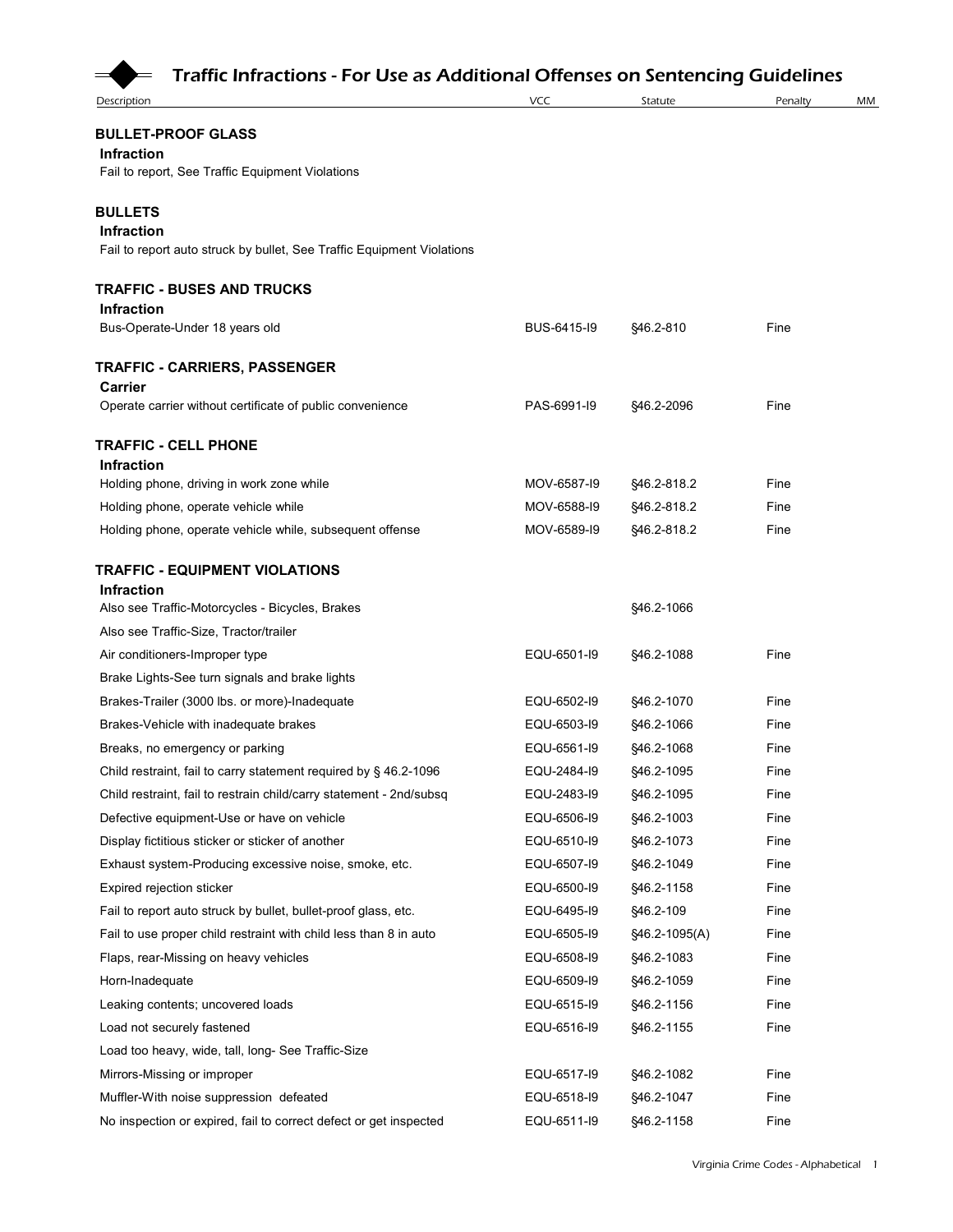## TRAFFIC - EQUIPMENT VIOLATIONS

| Description                                                                                         | <b>VCC</b>  | Statute                     | Penalty | MM |
|-----------------------------------------------------------------------------------------------------|-------------|-----------------------------|---------|----|
| <b>TRAFFIC - EQUIPMENT VIOLATIONS</b>                                                               |             |                             |         |    |
| <b>Infraction</b>                                                                                   | EQU-6582-I9 |                             | Fine    |    |
| Operate vehicle with sun-shading or tinting films<br>Pollution control device- Improper or modified | EQU-6519-I9 | §46.2-1052                  | Fine    |    |
|                                                                                                     | EQU-6520-I9 | §46.2-1048                  | Fine    |    |
| Safety Glass-Operate with another type of glass                                                     | EQU-6521-I9 | §46.2-1056                  | Fine    |    |
| Safety Glass-Replace glass w/ another type of glass                                                 | EQU-6524-I9 | §46.2-1058                  | Fine    |    |
| School bus-Improperly marked or imitate school bus markings                                         | EQU-6569-I9 | §46.2-1089                  | Fine    |    |
| Seatbelts - non-use, child less than 18<br>Seatbelts, failure to wear                               | EQU-6570-I9 | §46.2-1095(B)<br>§46.2-1094 | Fine    |    |
| Seatbelts-Operate vehicle not equipped with belts                                                   | EQU-6528-I9 | §46.2-1092                  | Fine    |    |
| Seat-Not secure or wrong position                                                                   | EQU-6525-I9 | §46.2-1084                  | Fine    |    |
| Siren-Use on Non-Emergency vehicle or improper type                                                 | EQU-6529-I9 | §46.2-1060                  | Fine    |    |
| Slow moving vehicle emblem missing on slow vehicle                                                  | EQU-6530-I9 | §46.2-1081                  | Fine    |    |
| Speedometer not in good working order                                                               | EQU-6566-I9 | §46.2-1080                  | Fine    |    |
| Steering gear-Inadequate                                                                            | EQU-6532-I9 | §46.2-1065                  | Fine    |    |
| Suspension-Outside prescribed limits                                                                | EQU-6533-I9 | §46.2-1063                  | Fine    |    |
| Tires - weight greater than that marked on sidewall                                                 | EQU-6583-I9 | §46.2-1043.1                | Fine    |    |
| Tires-Inadequate tread depth                                                                        | EQU-6534-I9 | §46.2-1043                  | Fine    |    |
| Tires-Solid rubber-Improper type or use without permit                                              | EQU-6537-I9 | §46.2-1041                  | Fine    |    |
| Tires-With improper cleats or studs out of season                                                   | EQU-6538-I9 | §46.2-1044                  | Fine    |    |
| Trademark-Sell parts without                                                                        | EQU-6539-I9 | §46.2-1004                  | Fine    |    |
| Unapproved equipment-Use, or possess w/intent to sell                                               | EQU-6540-I9 | §46.2-1002                  | Fine    |    |
| Use VCC for § 46.2-1158                                                                             |             | §46.2-1157                  | Fine    |    |
| Windshield wipers-Missing or improper                                                               | EQU-6544-I9 | §46.2-1055                  | Fine    |    |
| Windshield-Obstructed by hanging object                                                             | EQU-6541-I9 | §46.2-1054                  | Fine    |    |
| Windshield-Obstructed by poster, sign, decal                                                        | EQU-6542-I9 | §46.2-1052                  | Fine    |    |
| Windshield-Operate without                                                                          | EQU-6543-I9 | §46.2-1057                  | Fine    |    |
|                                                                                                     |             |                             |         |    |
| TRAFFIC - FAIL TO PAY FOR FUEL<br><b>Infraction</b>                                                 |             |                             |         |    |
| Drive off premises without paying for fuel                                                          | MOV-6590-I9 | §46.2-819.2                 | Fine    |    |
| <b>TRAFFIC - INSURANCE</b>                                                                          |             |                             |         |    |
| <b>Infraction</b>                                                                                   |             |                             |         |    |
| Certificate of insurance, failure to submit                                                         | LIC-6803-I9 | §46.2-706                   | Fine    |    |
| Fail to return license suspended because uninsured                                                  | LIC-6804-19 | §46.2-709                   | Fine    |    |
| <b>TRAFFIC - LIGHTING EQUIPMENT</b>                                                                 |             |                             |         |    |
| <b>Infraction</b>                                                                                   |             |                             |         |    |
| Also see Traffic, Parking-Lights (§46.2-1037)                                                       |             | §46.2-1037                  |         |    |
| Also see Traffic, Parking-Park with headlights on (§46.2-1035)                                      |             | §46.2-1035                  |         |    |
| Also see Traffic-Lighting Equipment - lights improper (§46.2-1020)                                  |             | §46.2-1019                  |         |    |
| Also see Traffic-Lighting, Improper (§46.2-1028)                                                    |             | §46.2-1028                  |         |    |
| Also see Traffic-Motorcycles, bicycles (§46.2-1015)                                                 |             | §46.2-1015                  |         |    |
| Acetylene lamps-Incorrect or on non-antique                                                         | LIG-6902-19 | §46.2-1036                  | Fine    |    |
| Also see Traffic, Moving-Headlights (§46.2-1034)                                                    |             | §46.2-1034                  |         |    |
| Brake lights, missing or unapproved type                                                            | LIG-6901-I9 | §46.2-1014                  | Fine    |    |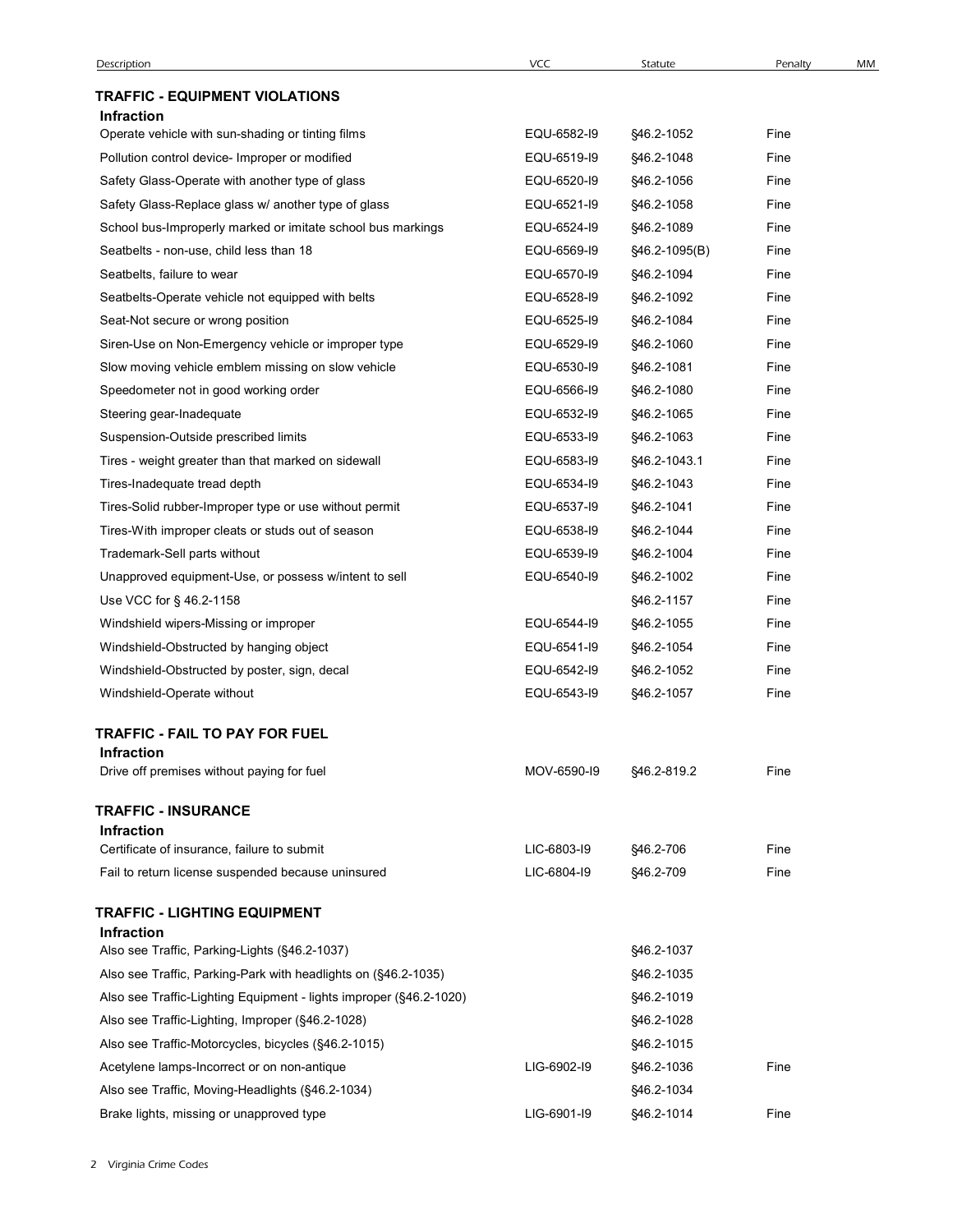| Description                                                 | VCC         | Statute      | Penalty | MМ |
|-------------------------------------------------------------|-------------|--------------|---------|----|
| <b>TRAFFIC - LIGHTING EQUIPMENT</b>                         |             |              |         |    |
| <b>Infraction</b>                                           |             |              |         |    |
| Emergency scene lights - improper use by police             | LIG-6947-19 | §46.2-1019   | Fine    |    |
| Hazard lights-failure to use                                | LIG-6956-19 | §46.2-1040   | Fine    |    |
| Headlights, dual beam-Aim improper                          | LIG-6905-19 | §46.2-1032   | Fine    |    |
| Headlights, single beam-Aim improper                        | LIG-6907-19 | §46.2-1031   | Fine    |    |
| Headlights-Too many illuminated                             | LIG-6903-19 | §46.2-1030   | Fine    |    |
| Headlights-Vehicle without two                              | LIG-6904-19 | §46.2-1011   | Fine    |    |
| High beam indicator missing                                 | LIG-6908-19 | §46.2-1033   | Fine    |    |
| Improper fog, side interior, or auxiliary driving lights    | LIG-6948-19 | §46.2-1021   | Fine    |    |
| Improper lights-delivery in private vehicles                | LIG-6949-19 | §46.2-1021.1 | Fine    |    |
| Improper lights-flash/steady red/red & white - emerg. pers. | LIG-6952-I9 | §46.2-1024   | Fine    |    |
| Improper lights-flashing amber                              | LIG-6953-19 | §46.2-1025   | Fine    |    |
| Improper lights-flashing blue/ red & blue                   | LIG-6950-I9 | §46.2-1022   | Fine    |    |
| Improper lights-flashing high intensity amber               | LIG-6954-19 | §46.2-1026   | Fine    |    |
| Improper lights-flashing red/ red & white - emerg. vehicle  | LIG-6951-I9 | §46.2-1023   | Fine    |    |
| Lights - missing or inoperable                              | LIG-6909-19 | §46.2-1010   | Fine    |    |
| Lights of improper type - Type not clear from record        | LIG-6910-I9 | §46.2-1027   | Fine    |    |
| Marker lights missing on vehicle over 35 ft. long           | LIG-6912-I9 | §46.2-1018   | Fine    |    |
| Marker lights missing on vehicle over 7 ft. wide            | LIG-6911-I9 | §46.2-1017   | Fine    |    |
| Motorcycle lights: head, tail, brake or auxiliary violation | LIG-6906-19 | §46.2-1012   | Fine    |    |
| Nonpermissible lights                                       | LIG-6499-19 | §46.2-1020   | Fine    |    |
| Other vehicles-Missing require lights or reflectors         | LIG-6913-19 | §46.2-1016   | Fine    |    |
| Tail lights or license plate light, missing                 | LIG-6915-19 | §46.2-1013   | Fine    |    |
| Turn signals-Inadequate                                     | LIG-6917-19 | §46.2-1039   | Fine    |    |
| Turn signals-Operate vehicle without                        | LIG-6916-19 | §46.2-1038   | Fine    |    |
| Warning lights-improper use on demonstrator vehicle         | LIG-6955-19 | §46.2-1027   | Fine    |    |
| Warning-Fail to use/emergency, when towing, doing repairs   | LIG-6914-19 | §46.2-1030   | Fine    |    |
| <b>TRAFFIC - MISCELLANEOUS</b>                              |             |              |         |    |
| <b>Infraction</b>                                           |             |              |         |    |
| Transport person less than 16 in back of pickup truck       | MOV-2481-I9 | §46.2-1156.1 | Fine    |    |
| <b>TRAFFIC - MOTORCYCLES &amp; BICYCLES</b>                 |             |              |         |    |
| <b>Infraction</b>                                           |             |              |         |    |
| Brakes inadequate                                           | CYC-6919-I9 | §46.2-1066   | Fine    |    |
| Brakes inadequate                                           | CYC-6929-I9 | §46.2-1069   | Fine    |    |
| Carry article preventing at least one hand on handlebars    | CYC-6920-I9 | §46.2-906    | Fine    |    |
| Fail to ride on right of highway or ride two abreast        | CYC-6921-I9 | §46.2-905    | Fine    |    |
| Handlebars-Too tall                                         | CYC-6930-I9 | §46.2-1085   | Fine    |    |
| Improper motorcycle safety equipment                        | CYC-6926-I9 | §46.2-910(A) | Fine    |    |
| Improper operation of motorcycle or no seats                | CYC-6925-I9 | §46.2-909    | Fine    |    |
| Lights or reflector missing                                 | CYC-6922-I9 | §46.2-1015   | Fine    |    |
| Moped ordinance violation                                   | CYC-6565-I9 | §46.2-915.2  | Fine    |    |
| Mufflers-Not in working order or removed                    | CYC-6931-I9 | §46.2-1050   | Fine    |    |
| No headlights, horn or mirror                               | CYC-6927-I9 | §46.2-912    | Fine    |    |
| Operate moped at more than 30 mph or under age 16 on street | CYC-6924-I9 | §46.2-914    | Fine    |    |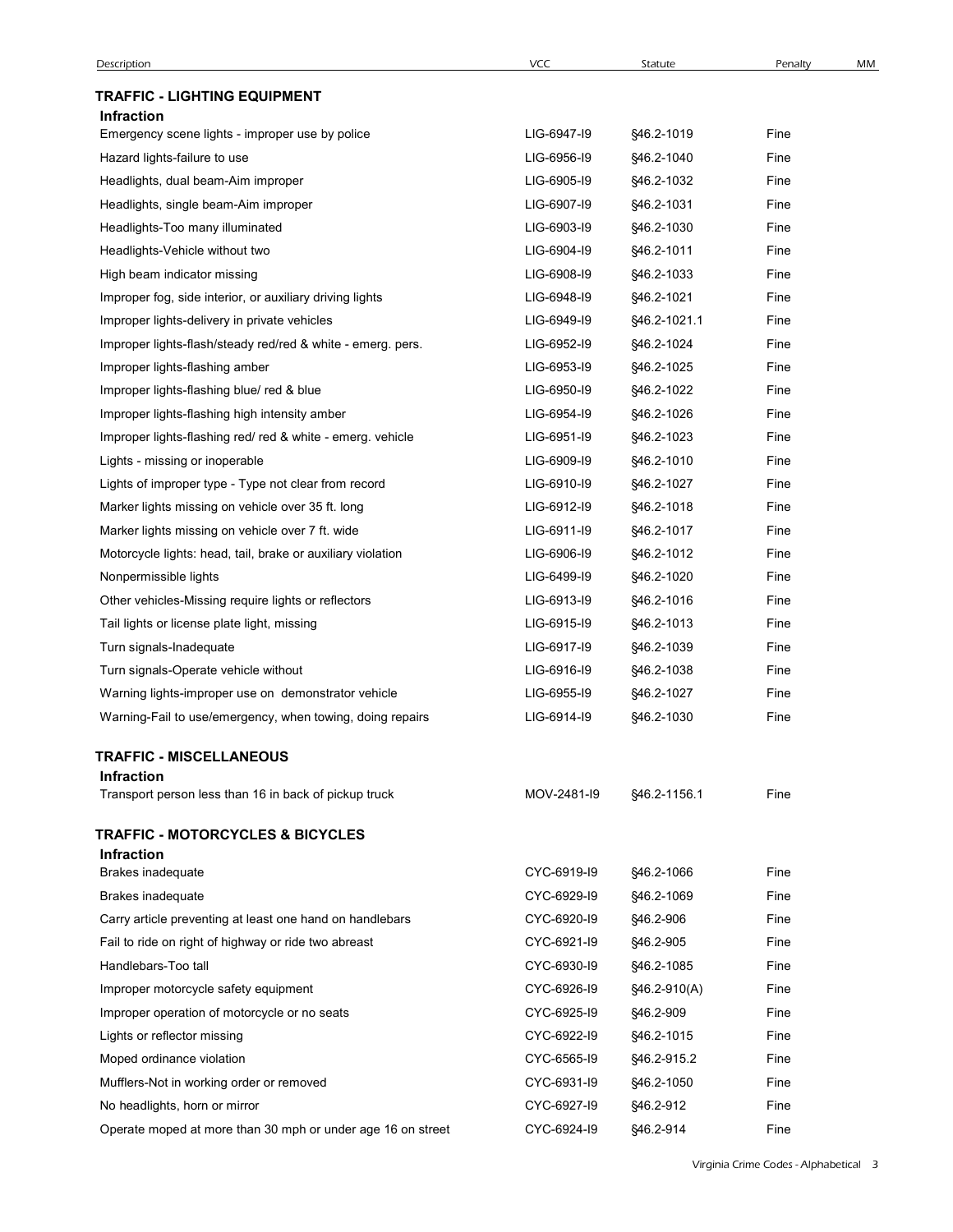| Description                                                 | <b>VCC</b>  | Statute        | Penalty | МM |
|-------------------------------------------------------------|-------------|----------------|---------|----|
| <b>TRAFFIC - MOTORCYCLES &amp; BICYCLES</b>                 |             |                |         |    |
| <b>Infraction</b>                                           |             |                |         |    |
| Operate motor-driven cycle, moped, ATV, etc., on highway    | CYC-6577-19 | §46.2-911.1    | Fine    |    |
| Pass on left if unsafe or ride between two traffic lanes    | CYC-6923-I9 | §46.2-907      | Fine    |    |
| Ride on Sidewalk-See Traffic- Moving, drive on sidewalk     |             | §46.2-903      |         |    |
| Seller-Fail to give license & safety information to buyer   | CYC-6928-I9 | §46.2-913      | Fine    |    |
| TRAFFIC - MOVING VIOLATIONS, GENERAL<br><b>Infraction</b>   |             |                |         |    |
| Accident-Fail to disperse - See Traffic-Parking, Accident   |             |                |         |    |
| Bicycle, moped, animal, etc., passing violation             | MOV-6402-I9 | §46.2-839      | Fine    |    |
| Bus-Fail to stop at railroad crossings                      | MOV-6420-I9 | §46.2-886      | Fine    |    |
| Coasting-Gears in neutral                                   | MOV-6421-I9 | §46.2-811      | Fine    |    |
| Crawl tractor-Improper rail track crossing                  | MOV-6422-I9 | §46.2-887      | Fine    |    |
| Crossover, unlawful use of                                  | MOV-6478-I9 | §46.2-808.1    | Fine    |    |
| Earphones, drive while wearing                              | MOV-6423-19 | §46.2-1078     | Fine    |    |
| Entering highway, fail to stop or yield before              | MOV-6457-19 | §46.2-826      | Fine    |    |
| Fire hose, unprotected, drive over                          | MOV-6424-I9 | §46.2-922      | Fine    |    |
| Flags-None on long load- See Traffic-Size/Weight, Flags     |             |                |         |    |
| Flares-Disabled vehicle-See licensing parking-Flares        |             | $$46.2-111(A)$ |         |    |
| Follow fire apparatus too closely or park too close         | MOV-6425-19 | §46.2-921      | Fine    |    |
| Follow too closely                                          | MOV-6426-I9 | §46.2-816      | Fine    |    |
| Headlights-Drive at night, in rain, fog, etc. without       | MOV-6460-I9 | §46.2-1030     | Fine    |    |
| Headlights-Fail to dim                                      | MOV-6427-I9 | §46.2-1034     | Fine    |    |
| Headlights-Too many lit-See Traffic-Equipment, Headlights   |             | §46.2-1030     |         |    |
| Hours, Drive more than 13 in 24 hour period                 | MOV-6428-I9 | §46.2-812      | Fine    |    |
| Hours, owner permit driver to drive vehicle over 13 in 24   | MOV-6429-19 | §46.2-812      | Fine    |    |
| Hydrant or firehouse, block- See licensing-Parking-Hydrant  |             | §46.2-1239     |         |    |
| Impede traffic-Drive too slow                               | MOV-6430-I9 | §46.2-877      | Fine    |    |
| Improper turn at intersection                               | MOV-6431-I9 | §46.2-846      | Fine    |    |
| Interstate, use by prohibited vehicles, etc.                | MOV-6417-19 | §46.2-808      | Fine    |    |
| One way street, drive wrong way on                          | MOV-6458-19 | §46.2-806      | Fine    |    |
| Pass oncoming vehicle on right - fail to                    | MOV-6432-I9 | §46.2-837      | Fine    |    |
| Pass overtaken vehicle on left or at a safe speed - fail to | MOV-6433-I9 | §46.2-838      | Fine    |    |
| Pass when lacking visibility or traffic approaching         | MOV-6434-19 | §46.2-843      | Fine    |    |
| Passing in intersection or railroad crossing                | MOV-6436-19 | §46.2-803      | Fine    |    |
| Passing on shoulder or off the highway                      | MOV-6444-19 | §46.2-841      | Fine    |    |
| Passing, fail to sound horn when necessary before           | MOV-6437-19 | §46.2-840      | Fine    |    |
| Passing-Truck pass truck on uphill grade                    | MOV-6435-I9 | §46.2-843      | Fine    |    |
| Radar detector, usable, have in vehicle                     | MOV-6438-I9 | §46.2-1079     | Fine    |    |
| Rail crossing, fail to stop                                 | MOV-6439-I9 | §46.2-885      | Fine    |    |
| Railroad Crossing, Passing In- See Passing                  |             |                |         |    |
| Red flags-Disabled vehicle-See licensing parking-Flags      |             | $§46.2-111(C)$ |         |    |
| Reflectors-Disable vehicle-See licensing parking-Reflectors |             | §46.2-111      |         |    |
| Ride on sidewalk-See Traffic- Moving, drive on sidewalk     |             | §46.2-903      |         |    |
| Right side, fail to drive on                                | MOV-6440-I9 | §46.2-802      | Fine    |    |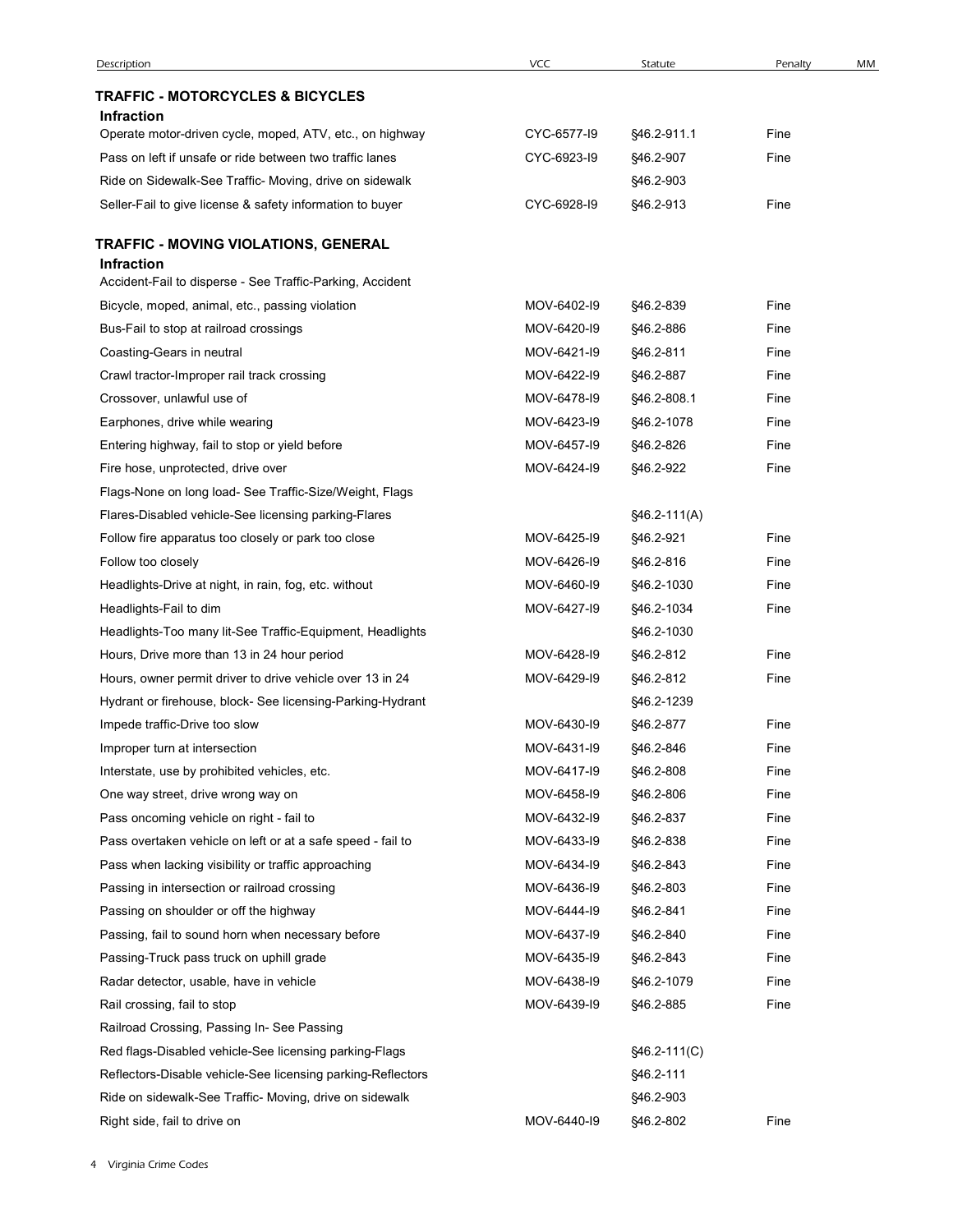| Description                                                                     | <b>VCC</b>  | Statute      | Penalty | МM |
|---------------------------------------------------------------------------------|-------------|--------------|---------|----|
| TRAFFIC - MOVING VIOLATIONS, GENERAL                                            |             |              |         |    |
| Infraction                                                                      |             |              |         |    |
| Safety zone, drive through or over                                              | MOV-6441-I9 | §46.2-814    | Fine    |    |
| Sidewalk, drive / ride vehicle other than bicycle on                            | MOV-6443-19 | §46.2-903    | Fine    |    |
| Signal, improper or, fail to give                                               | MOV-6445-19 | §46.2-849    | Fine    |    |
| Signal, none before moving from curb                                            | MOV-6446-I9 | §46.2-851    | Fine    |    |
| Signal, none before starting, stopping, backing, or turning                     | MOV-6447-19 | §46.2-848    | Fine    |    |
| Signal, then change course after signaling<br>Slow driving-See Impeding Traffic | MOV-6448-I9 | §46.2-850    | Fine    |    |
| Slow Vehicle-Missing emblem- See Traffic-Equipment, Slow                        |             |              |         |    |
| Speeding - limit set by Transportation Commissioner                             | MOV-6481-I9 | §46.2-878    | Fine    |    |
| Speeding - School bus                                                           | MOV-6461-I9 | §46.2-871    | Fine    |    |
| Speeding - vehicle towing trailer                                               | MOV-6466-I9 | §46.2-876    | Fine    |    |
| Speeding - vehicle w/ special permit                                            | MOV-6462-I9 | §46.2-872    | Fine    |    |
| Speeding at school crossing                                                     | MOV-6463-I9 | §46.2-873    | Fine    |    |
| Speeding- business/residential district                                         | MOV-6464-19 | §46.2-874    | Fine    |    |
| Speeding in residential area etc.                                               | MOV-6475-19 | §46.2-878.2  | Fine    |    |
| Speeding in work zone                                                           | MOV-6474-I9 | §46.2-878.1  | Fine    |    |
| Speeding on bridge                                                              | MOV-6452-I9 | §46.2-881    | Fine    |    |
| Speeding on highways in the city                                                | MOV-6465-19 | §46.2-875    | Fine    |    |
| Speeding-0 to 9 MPH above speed limit                                           | MOV-6449-19 | §46.2-870    | Fine    |    |
| Speeding-10 to 19 MPH above speed limit                                         | MOV-6450-I9 | §46.2-870    | Fine    |    |
| Speeding-Speed over limit not clear from record                                 | MOV-6451-I9 | §46.2-870    | Fine    |    |
| Stationary emergency vehicle, approach without caution                          | MOV-6480-I9 | §46.2-861.1  | Fine    |    |
| Traffic island, fail to drive around on the right                               | MOV-6453-I9 | §46.2-807    | Fine    |    |
| Trailer-Tow occupied trailer                                                    | MOV-6454-I9 | §46.2-813    | Fine    |    |
| Truck route, fail to use-Use code for local ordinance                           |             | §46.2-1304   |         |    |
| Truck, Pass Another-See Passing                                                 |             |              |         |    |
| TV visible to driver, register or drive vehicle with                            | MOV-6455-19 | §46.2-1077   | Fine    |    |
| U-Turn with poor visibility or not at intersection                              | MOV-6456-I9 | §46.2-845    | Fine    |    |
| <b>Type</b>                                                                     |             |              |         |    |
| School bus, pass stopped                                                        | MOV-6459-19 | §46.2-844    | Fine    |    |
| <b>TRAFFIC - OPERATOR'S LICENSE</b>                                             |             |              |         |    |
| Infraction                                                                      |             |              |         |    |
| Address change, fail to notify DMV                                              | LIC-6793-19 | §46.2-324    | Fine    |    |
| Drive without license or registration in possession                             | LIC-6812-I9 | §46.2-104    | Fine    |    |
| Exhibit - license or registration, fail to display or                           | LIC-6813-19 | §46.2-104    | Fine    |    |
| Not for hire plates, improper use of                                            | LIC-6826-19 | §46.2-724    | Fine    |    |
|                                                                                 |             |              |         |    |
| <b>TRAFFIC - PARKING</b><br>Infraction                                          |             |              |         |    |
| Abandonment on roadway, improper                                                | PRK-6601-I9 | §46.2-1209   | Fine    |    |
| Accident scene-Fail to leave when directed by police                            | PRK-6602-I9 | §46.2-902    | Fine    |    |
| Brake not set or wheels not curbed                                              | PRK-6616-I9 | §46.2-1071   | Fine    |    |
| Fire hydrant, park near-Use code for local ordinance                            |             | §46.2-1306   |         |    |
| Flags, none around disabled vehicle-Daytime                                     | PRK-6617-I9 | §46.2-111(C) | Fine    |    |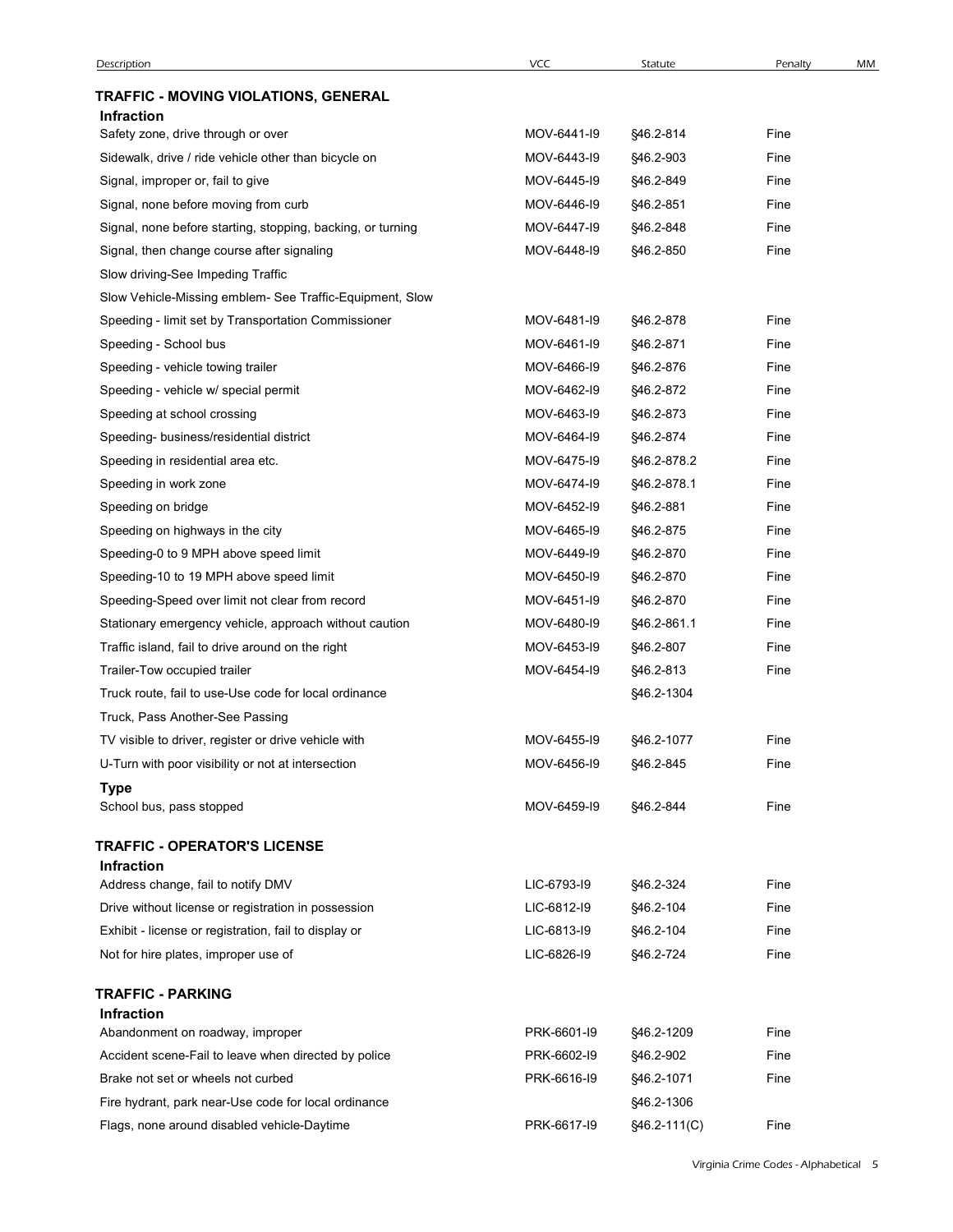| Description                                                    | <b>VCC</b>  | Statute          | Penalty | МM |
|----------------------------------------------------------------|-------------|------------------|---------|----|
| <b>TRAFFIC - PARKING</b>                                       |             |                  |         |    |
| <b>Infraction</b>                                              |             |                  |         |    |
| Flares, none around disabled vehicle blocking highway          | PRK-6618-I9 | §46.2-111(A)     | Fine    |    |
| Hydrant, firehouse or driveway - Park blocking                 | PRK-6619-19 | §46.2-1239       | Fine    |    |
| Lights, Parking-Park on highway at night without on            | PRK-6670-I9 | §46.2-1037       | Fine    |    |
| Open door on side of moving traffic, when not safe             | PRK-6658-I9 | §46.2-818.1      | Fine    |    |
| Park improperly                                                | PRK-6622-I9 | §46.2-889        | Fine    |    |
| Park in handicapped space-Use code for local ordinance         |             | §46.2-1237       |         |    |
| Park in space reserved for disabled person or adjacent space   | PRK-6683-I9 | §46.2-1242       | Fine    |    |
| Park is space reserved for electric vehicle                    | PRK-6597-19 | §46.2-1219.3     | Fine    |    |
| Park near emergency so interferes with emergency workers       | PRK-6623-I9 | §46.2-890        | Fine    |    |
| Park with headlights on blinding drivers                       | PRK-6615-I9 | §46.2-1035       | Fine    |    |
| Reflectors, none around disabled inflammable vehicle           | PRK-6620-I9 | §46.2-111(B)     | Fine    |    |
| Stop on highway where dangerous                                | PRK-6656-19 | §46.2-888        | Fine    |    |
| Truck-Stop on highway                                          | PRK-6657-I9 | §46.2-893        | Fine    |    |
| <b>TRAFFIC - PEDESTRIANS</b>                                   |             |                  |         |    |
| <b>Infraction</b>                                              |             |                  |         |    |
| Also see Traffic-Moving, right of way                          |             | §46.2-924        |         |    |
| Disobey walk/wait sign                                         | PED-6940-I9 | §46.2-925        | Fine    |    |
| Loiter on posted bridges or highway right-of-way               | PED-6941-I9 | §46.2-930        | Fine    |    |
| Pedestrian - interfere with traffic                            | PED-6942-I9 | §46.2-923        | Fine    |    |
| Pedestrian Right-Of-Way- Violate                               | PED-6934-I9 | §46.2-924        | Fine    |    |
| Play in street or be pulled by vehicle                         | PED-6943-I9 | §46.2-932        | Fine    |    |
| Stand in roadway while hitchhiking                             | PED-6944-19 | §46.2-929        | Fine    |    |
| Step into street where visibility poor                         | PED-6945-I9 | §46.2-926        | Fine    |    |
| Walk in street-unnecessary or fail to walk on left             | PED-6946-I9 | §46.2-928        | Fine    |    |
| <b>TRAFFIC - RECKLESS DRIVING</b>                              |             |                  |         |    |
| <b>Infraction</b><br>Improper driving                          | REC-6621-I9 | §46.2-869        | Fine    |    |
|                                                                |             |                  |         |    |
| TRAFFIC - REGISTRATION, PLATES, ETC.                           |             |                  |         |    |
| <b>Infraction</b><br>Also see Traffic-Operator's, Drive        |             |                  |         |    |
| Also see Traffic-Operator's, exhibit                           |             |                  |         |    |
| Dealer plates, improper use of                                 | REG-6704-I9 | §46.2-715        | Fine    |    |
| Expiration of registration, expired plates                     | REG-6751-I9 | §46.2-646        | Fine    |    |
| Expired lic. plates-See Traffic Regis/Operate w/o registration |             |                  |         |    |
| Fail to notify DMV of change of address                        | REG-6563-I9 | §46.2-606        | Fee     |    |
| Fail to obtain registration                                    | REG-6728-I9 | §46.2-600        | Fine    |    |
| Fail to register foreign vehicle operating regularly in state  | REG-6987-19 | §46.2-658        | Fine    |    |
| Farm equipment, unregistered- Improper use                     | REG-6708-I9 | §46.2-665        | Fine    |    |
| Farm vehicle use violation                                     | REG-6659-I9 | $§46.2-613(A,3)$ | Fine    |    |
| Foreign dealer's license, operate vehicle under                | REG-6709-I9 | §46.2-1556       | Fine    |    |
| Handicapped plates-False application for or use of             | REG-6712-I9 | §46.2-731        | Fine    |    |
|                                                                |             |                  |         |    |
| Handicapped-Falsely represent self as                          | REG-6711-I9 | §46.2-1238       | Fine    |    |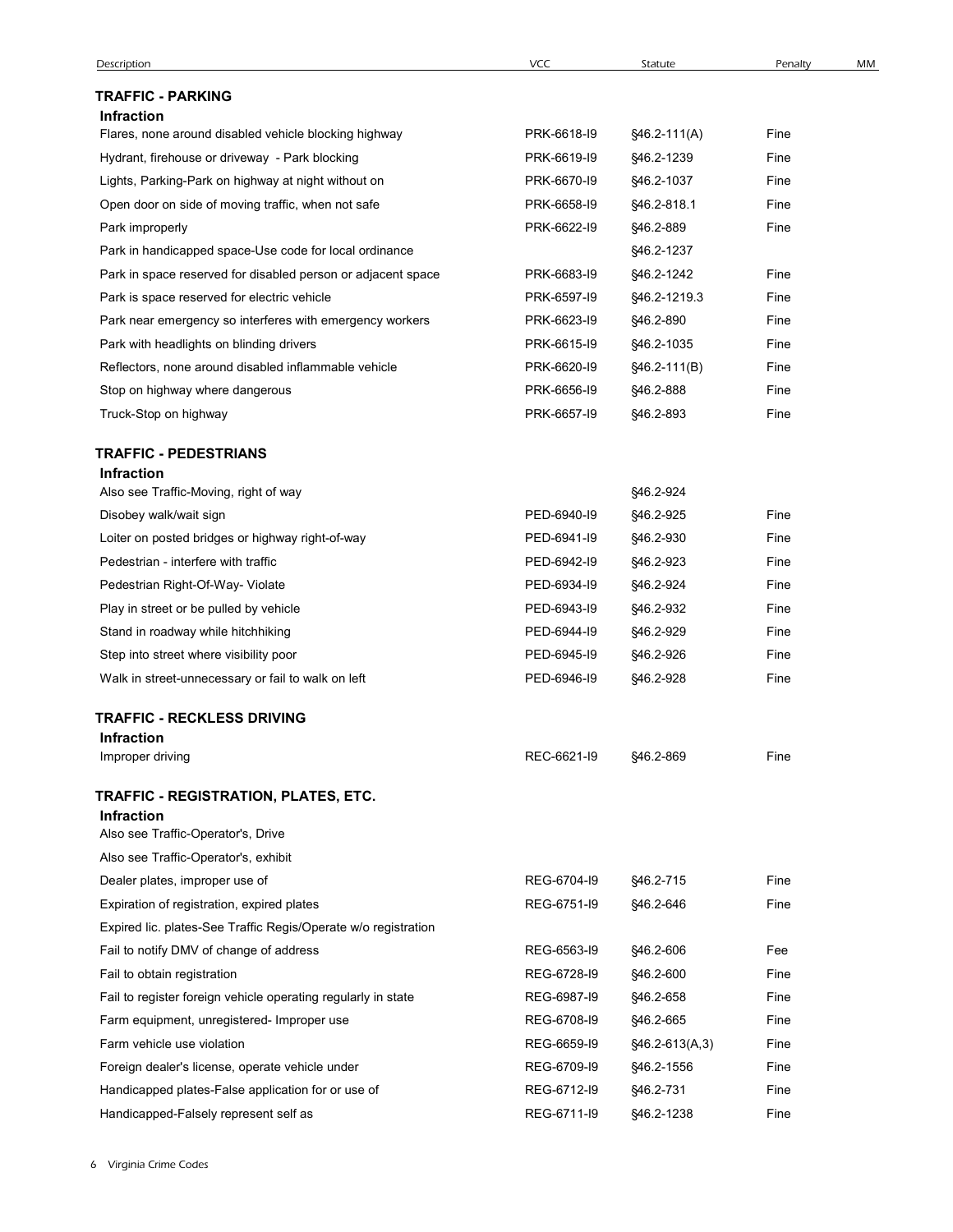| <b>Description</b>                                               | <b>VCC</b>  | Statute          | Penalty | МM |
|------------------------------------------------------------------|-------------|------------------|---------|----|
| TRAFFIC - REGISTRATION, PLATES, ETC.                             |             |                  |         |    |
| Infraction                                                       |             |                  |         |    |
| Heavy equipment-No registration when required                    | REG-6713-I9 | §46.2-652        | Fine    |    |
| License plates-Improper display of                               | REG-6715-I9 | §46.2-715        | Fine    |    |
| License plates-Improper mounting of                              | REG-6716-I9 | §46.2-716        | Fine    |    |
| Mobile home-No registration                                      | REG-6718-I9 | §46.2-653        | Fine    |    |
| Operate for hire without name on side                            | REG-6722-I9 | §46.2-1076       | Fine    |    |
| Operate vehicle without displaying plates                        | REG-6724-I9 | §46.2-711(c)     | Fine    |    |
| Operate, etc., or park without registration or title or plates   | REG-6725-I9 | §46.2-613(A,1)   | Fine    |    |
| Possess, use registration or license not entitled                | REG-6753-I9 | §46.2-613(A,2)   | Fine    |    |
| Public Use tags-fail to use, improper use                        | REG-6727-19 | §46.2-750        | Fine    |    |
| Registration - fail to obtain on becoming resident               | REG-6872-I9 | §46.2-662        | Fine    |    |
| Registration-Fail to obtain on becoming a resident               | REG-6706-I9 | §46.2-656        | Fine    |    |
| See § 46.2-658, fail to register vehicle                         |             | §46.2-662        |         |    |
| Temporary registration-missing                                   | REG-6734-I9 | §46.2-650        | Fine    |    |
| Title-Buy vehicle without                                        | REG-6703-I9 | §46.2-616        | Fine    |    |
| Vehicle I.D. number-Operate or sell vehicle without              | REG-6723-I9 | §46.2-1072       | Fine    |    |
| Violate limitations for operating "Farm Use" vehicle, subsequent | REG-6881-I9 | $§46.2-613(A,3)$ | Fine    |    |
| <b>TRAFFIC - RIGHT OF WAY</b>                                    |             |                  |         |    |
| <b>Infraction</b>                                                |             |                  |         |    |
| Blind person with cane-Fail to stop                              | WAY-6932-I9 | §46.2-933        | Fine    |    |
| Disrupt, etc., vehicle with escort                               | WAY-6579-I9 | §46.2-828.2      | Fine    |    |
| Give way to overtaking vehicle - fail to                         | WAY-6933-I9 | §46.2-842        | Fine    |    |
| Unlawful speed, fail to forfeit right-of-way                     | WAY-6564-I9 | §46.2-823        | Fine    |    |
| Yield at uncontrolled "T" intersection, fail to                  | WAY-6958-I9 | §46.2-824        | Fine    |    |
| Yield to funeral processions with a police escort, fail to       | WAY-6935-19 | §46.2-828        | Fine    |    |
| Yield to oncoming vehicle when turning left, fail to             | WAY-6936-I9 | §46.2-825        | Fine    |    |
| Yield to traffic on right at intersection, fail to               | WAY-6937-19 | §46.2-820        | Fine    |    |
| Yield to US troops or Virginia National Guard, fail to           | WAY-6938-I9 | §46.2-827        | Fine    |    |
| Yield vehicle for emergency, fail to                             | WAY-6939-19 | §46.2-829        | Fine    |    |
| <b>TRAFFIC - SIGNS AND SIGNALS</b>                               |             |                  |         |    |
| <b>Infraction</b>                                                |             |                  |         |    |
| Fail to obey highway sign, driver sleeping/resting               | SIG-6578-I9 | §46.2-830.1      | Fine    |    |
| Fail to obey HOV lane sign                                       | SIG-6551-I9 | §33.2-501        | Fine    |    |
| Fail to obey signs                                               | SIG-6552-I9 | §46.2-830        | Fine    |    |
| Improper left turn on red                                        | SIG-6558-19 | §46.2-836        | Fine    |    |
| Improper right turn on red                                       | SIG-6557-19 | §46.2-835        | Fine    |    |
| Lane control signals, fail to obey                               | SIG-6547-19 | §46.2-805        | Fine    |    |
| Lane markings, fail to obey                                      | SIG-6548-I9 | §46.2-804        | Fine    |    |
| Police hand signals, fail to obey                                | SIG-6549-I9 | §46.2-1309       | Fine    |    |
| Police hand signals, fail to obey crossing guards                | SIG-6556-19 | §46.2-834        | Fine    |    |
| Rail crossing warning sign, disobey                              | SIG-6550-19 | §46.2-884        | Fine    |    |
| Signs, drive onto public or private property to evade            | SIG-6559-19 | §46.2-833.1      | Fine    |    |
| Stop sign, fail to stop at                                       | SIG-6553-19 | §46.2-821        | Fine    |    |
| Traffic lights, fail to obey                                     | SIG-6554-19 | §46.2-833        | Fine    |    |